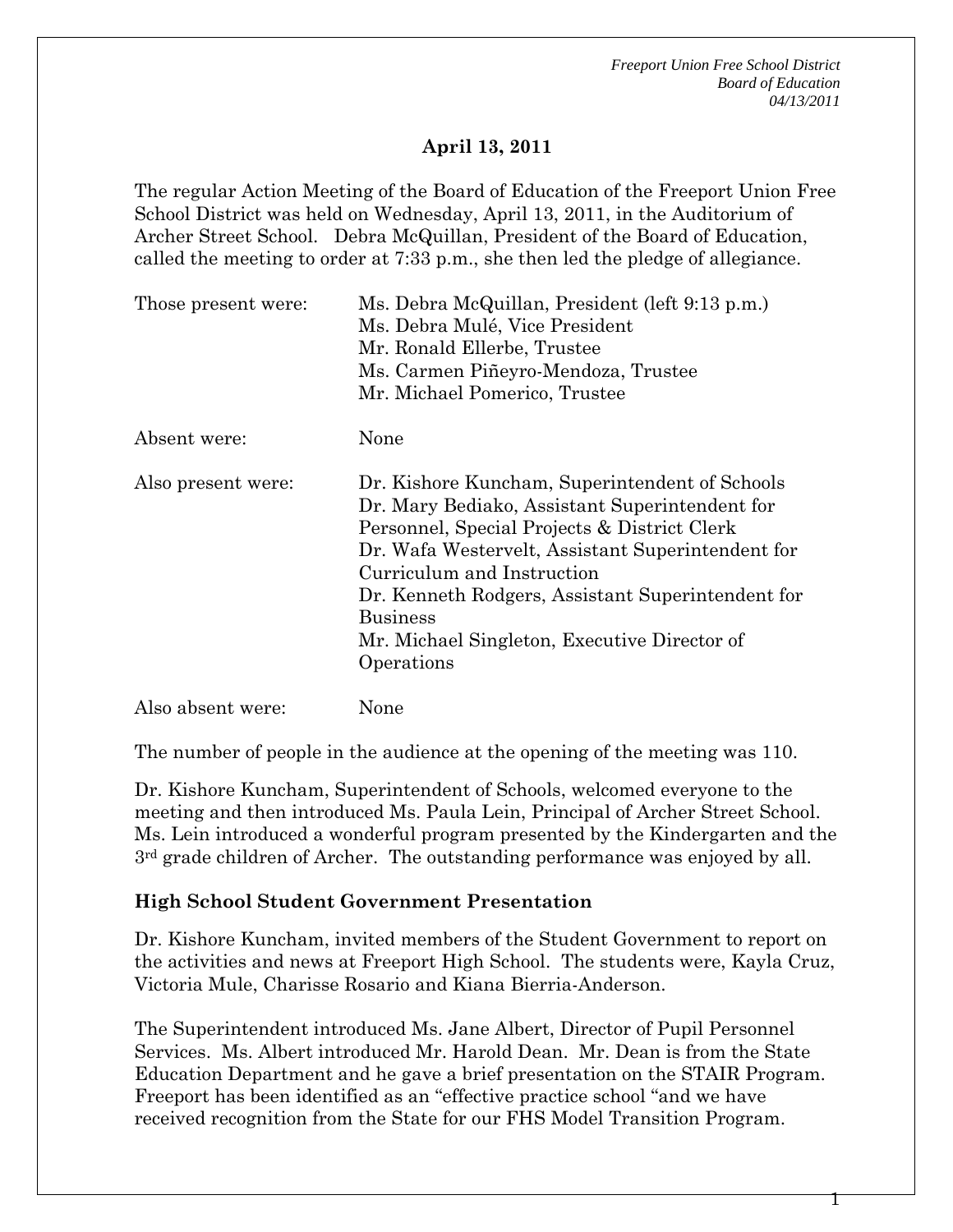Dr. Kuncham then gave a quick update on the proposed school budget for the 2011-2012 school year.

### **Items for Action**

On a motion by Ms. Mulé and a second by Ms. Piñeyro-Mendoza the following items were approved on a Consent Agenda. The vote was unanimous: Ellerbe, McQuillan, Mulé, Piñeyro-Mendoza and Pomerico.

### **Acceptance of the Minutes**

**BE IT RESOLVED** that the Board of Education of the Freeport Union Free School District hereby accepts the minutes of the following meetings as written:

March 23, 2011; April 6, 2011

# **Personnel**

## **Leave of Absence**

**BE IT RESOLVED**, that the Board of Education of the Freeport Union Free School District hereby grants a request for leave of absence as listed below:

**Leslie Agin**, full-time Teaching Assistant, effective March 24, 2011 through June 30, 2011, for health and childcare.

**Christina Schwarz**, Elementary Teacher, effective April 13, 2011 through June 30, 2011, for childcare.

# **Resignation of Staff**

**BE IT RESOLVED**, that the Board of Education of the Freeport Union Free School District hereby accepts the letter(s) of resignation from the following staff member(s) as listed below:

**Megan Kearney**, part-time Teaching Assistant, effective March 25, 2011, to accept a position outside the District.

**Corrine Fee**, Permanent Substitute, effective March 31, 2011, to accept a teaching position in another district.

# **Appointment of Extra Duty Staff**

**BE IT RESOLVED**, that the Board of Education of the Freeport Union Free School District hereby appoints the following individual(s) as Extra Duty Staff for the remainder of the 2010-2011 school year.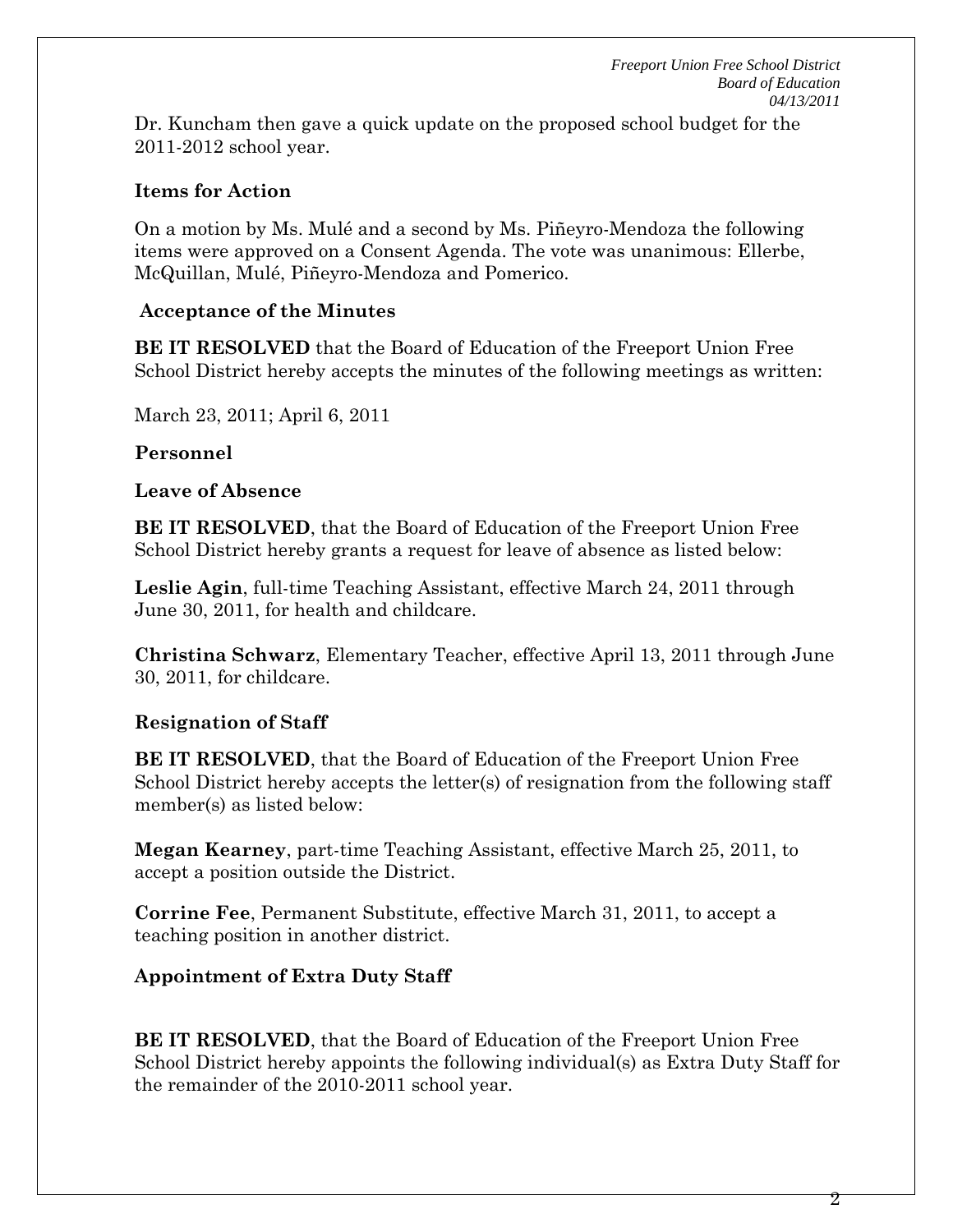| Name          | Position                   | Compensation |
|---------------|----------------------------|--------------|
| Alan Gonzalez | Supervisor of Media Events | \$3,398      |

### **CSE/CPSE Minutes**

**BE IT RESOLVED,** that the Board of Education of the Freeport Union Free School District hereby accepts the minutes of the meetings of the Committee on Special Education and the Committee on Preschool Special Education for the following dates:

February 16, 17, 2011.

March 1, 2, 3, 8, 10, 11, 15, 17, 18, 24, 25, 30, 2011.

# **Other Items for Action**

On a motion by Ms. Piñeyro-Mendoza and a second by Ms. Mulé the following item was approved

# **Retirement of Staff**

**BE IT RESOLVED,** that the Board of Education of the Freeport Union Free School District hereby accepts the letter of resignation for the purpose of retirement from the following staff member as listed:

**Dorothy Harrison,** full-time Teaching Assistant, effective June 30, 2011, after serving the children of Freeport for more than 10 years.

The motion carried unanimously. The vote was: Ellerbe, McQuillan, Mulé, Piñeyro-Mendoza and Pomerico.

On a motion by Mr. Ellerbe and a second by Mr. Pomerico the following item was approved

# **Education**

## **Resolution to Approve Student Travel to Maryland, Delaware, Washington DC, and New Jersey for the purposes of a college tour**

**BE IT RESOLVED,** that the Board of Education of the Freeport Union Free School District hereby authorizes Freeport High School to conduct a field trip to Maryland, Delaware, Washington DC, and New Jersey from April 27 through April 30, 2011 for the purpose of visiting Howard University, The University of Maryland, Delaware State University, Johns Hopkins University, and American University, with a stop at Six Flags Amusement Park on the afternoon of the last day.